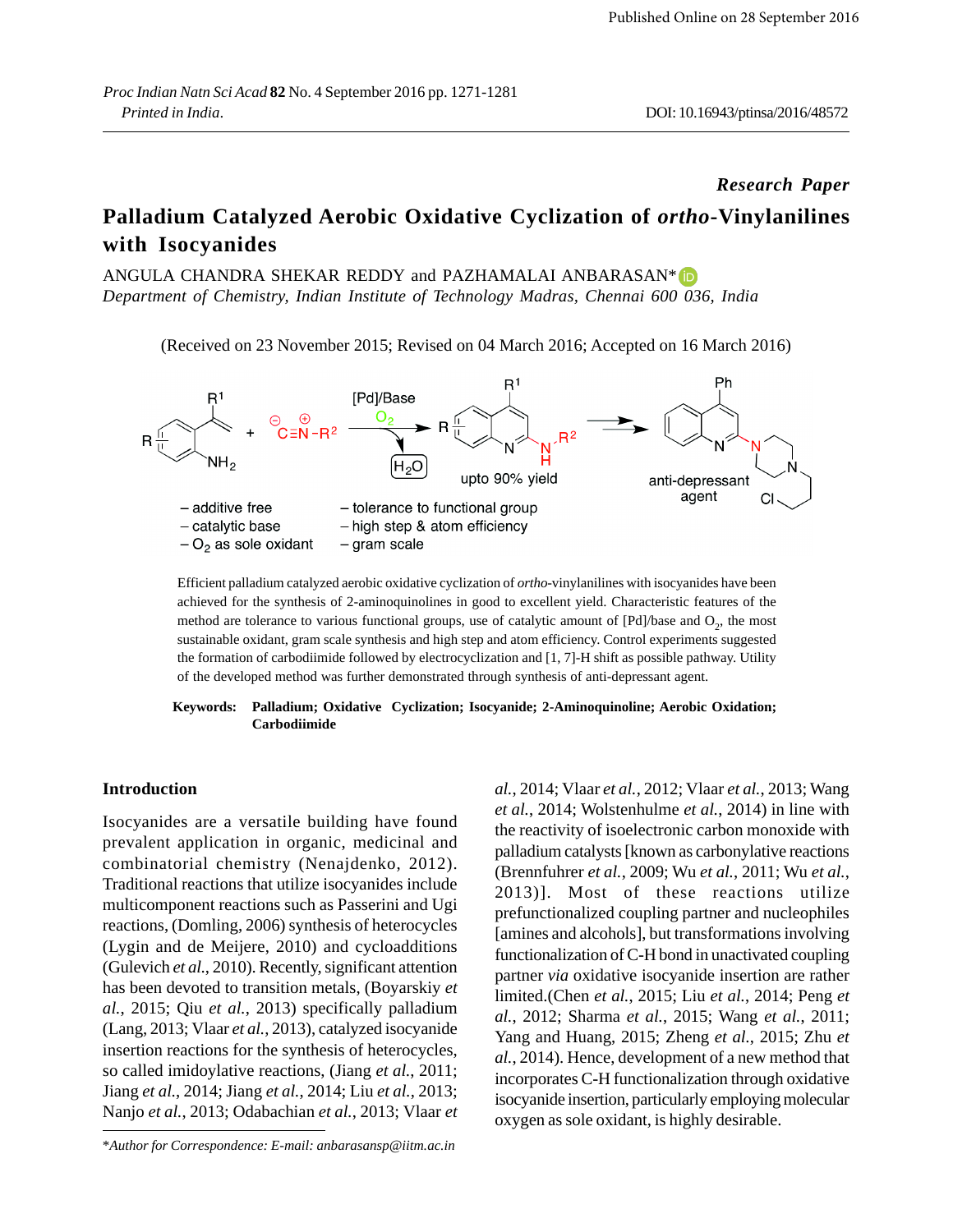2-Aminoquinolines are privileged structures present in various natural products, pharmaceutically important synthetic molecules, which were known to exhibit diverse bioactivities such as anti-skin cancer, enzyme inhibitor, antagonist of hormone, etc. (Cheng *et al.*, 2011; Cinelli *et al.*, 2014; Clark *et al.*, 2004; Walter *et al.*, 2013) Particularly, the introduction of aryl substituent at 4-position of 2-aminoquinolines was shown to increase anti-depressant and antihypothermia activity. (Alhaider *et al.*, 1985; Hino *et al.*, 1980). Because of their potent bioactivity, number of methods for the synthesis of 2-aminoquinolines has been developed. Typical synthesis of 2-aminoquinolines that utilize *ortho*-amino- or nitro-benzaldehyde derivatives and quinoline derivatives requires either more than a one-step sequence or harsh reaction conditions. (Marco-Contelles *et al.*, 2009; Tomioka *et al.*, 2012; Wang *et al.*, 2012). Similarly, *ortho*vinylanilines were also cyclized in multistep sequence *via* either generation of corresponding iminophosphoranes (Molina *et al.*, 1992) or urea derivatives (Wiggall and Richardson, 1995) at an elevated temperature.



**Scheme 1: Palladium catalyzed aerobic oxidative cyclization**

 These methods were recently replaced with the transition metal catalyzed amination of prefunctionalized quinolines such as 2-haloquinolines and quinoline *N*-oxide. However, most of these methods suffer from limited availability and high cost of functionalized quinolines. Most recently, Feng *et al*. reported the palladium catalyzed synthesis of 2 aminoquinolines from isocyanides and 2-vinylanilines using 1.2-equivalents of an  $\text{Ag}_2\text{CO}_3$ , expensive oxidant.(Wang *et al.*, 2015) In continuation of our ongoing interest in the synthesis of *N*-heterocycles through functionalization of divalent carbon compounds and C-H bonds,(Ghorai and Anbarasan, 2015; Rajasekar and Anbarasan, 2014; Saravanan and Anbarasan, 2014; Yadagiri and Anbarasan, 2013;

Yadagiri and Anbarasan, 2014; Yadagiri and Anbarasan, 2015) we herein disclose the palladium catalyzed oxidative isocyanide insertion reaction with *ortho*-vinylanilines for the elegant synthesis of 2 aminoquinoline derivatives employing molecular oxygen as the sole oxidant (Scheme 1).

#### **Materials and Methods**

## *General procedure for the synthesis of 2 aminoquinolines 3*

Substituted 2-vinyl anilines **1** (0.3 mmol, 1 equiv), Pd(OAc)<sub>2</sub>(0.009 mmol, 3 mol%),  $K_2CO_3(0.09$  mmol, 30 mol%) and toluene (1.5 mL) were added under argon atmosphere to an oven dried 10 mL reaction tube equipped with stir bar. Successively, isocyanide **2** (0.6 mmol, 2 equiv) was introduced and the reaction tube was sealed with rubber septum and kept at 100 °C in pre-heated oil bath. Based on the TLC analysis, after the completion of reaction, the reaction mixture was cooled to room temperature. Evaporation of solvent followed by purified by column chromatography using hexane/ethyl acetate mixture as eluent afforded 2-aminoquinoline derivatives **3** in high yield and purity.

**3a**: (Wang *et al.*, 2015) 73 mg, 90% yield; light orange liquid; FT-IR (Neat): 3423, 2958, 2213, 1607, 1512, 761, 695 cm<sup>-1</sup>; <sup>1</sup>H NMR (400 MHz, CDCl<sub>3</sub>, 24°C): δ 7.69-7.65 (m, 1H), 7.50-7.39 (m, 5H), 7.24-7.16 (m, 1H), 7.02-6.96 (m, 1H), 6.51 (s, 1H), 4.52 (s, 1H), 3.70 (s, 3H), 1.53 (s, 9H);  ${}^{13}C[{^1}H]$  NMR (100 MHz, CDCl<sub>3</sub>, 24 °C): δ 155.1, 154.8, 148.0, 144.2, 139.0, 129.2, 128.5, 128.4, 128.1, 122.2, 120.2, 113.3, 105.4, 55.5, 51.4, 29.7; MS (*m*/*z*): 306.2 (M<sup>+</sup> ), 291.1, 250.1 (100%), 235.1, 190.0, 57.1.

**3b**: (Wang *et al.*, 2015) 70 mg, 83% yield; orange solid; Mp: 118-110°C; FTIR (KBr): 3433, 3055, 2922, 1606, 1445, 865, 695 cm–1; 1H NMR (400 MHz, CDCl<sub>3</sub>, 24 °C): δ 7.73 (d, 1H, *J* = 8.2 Hz), 7.58 (d, 1H, *J* = 8.1 Hz), 7.52-7.39 (m, 6H), 7.14-7.08 (m, 1H), 6.51 (s, 1H), 4.61 (s, 1H), 1.55 (s, 9H);  ${}^{13}C[{^1}H]$ NMR (100 MHz, CDCl<sub>3</sub>, 24 °C): δ 156.2, 148.9, 148.8, 138.8, 129.4, 129.2, 128.5, 128.1, 127.1, 125.6, 122.0, 121.9, 113.0, 51.6, 29.6; MS (*m*/*z*): 276.1 (M<sup>+</sup> ), 261.2, 220.1 (100%), 207.1, 96.0.

**3c**: (Wang *et al.*, 2015) 74 mg, 89% yield; colorless liquid; FTIR (Neat): 3098, 2921, 2852, 2213, 1466,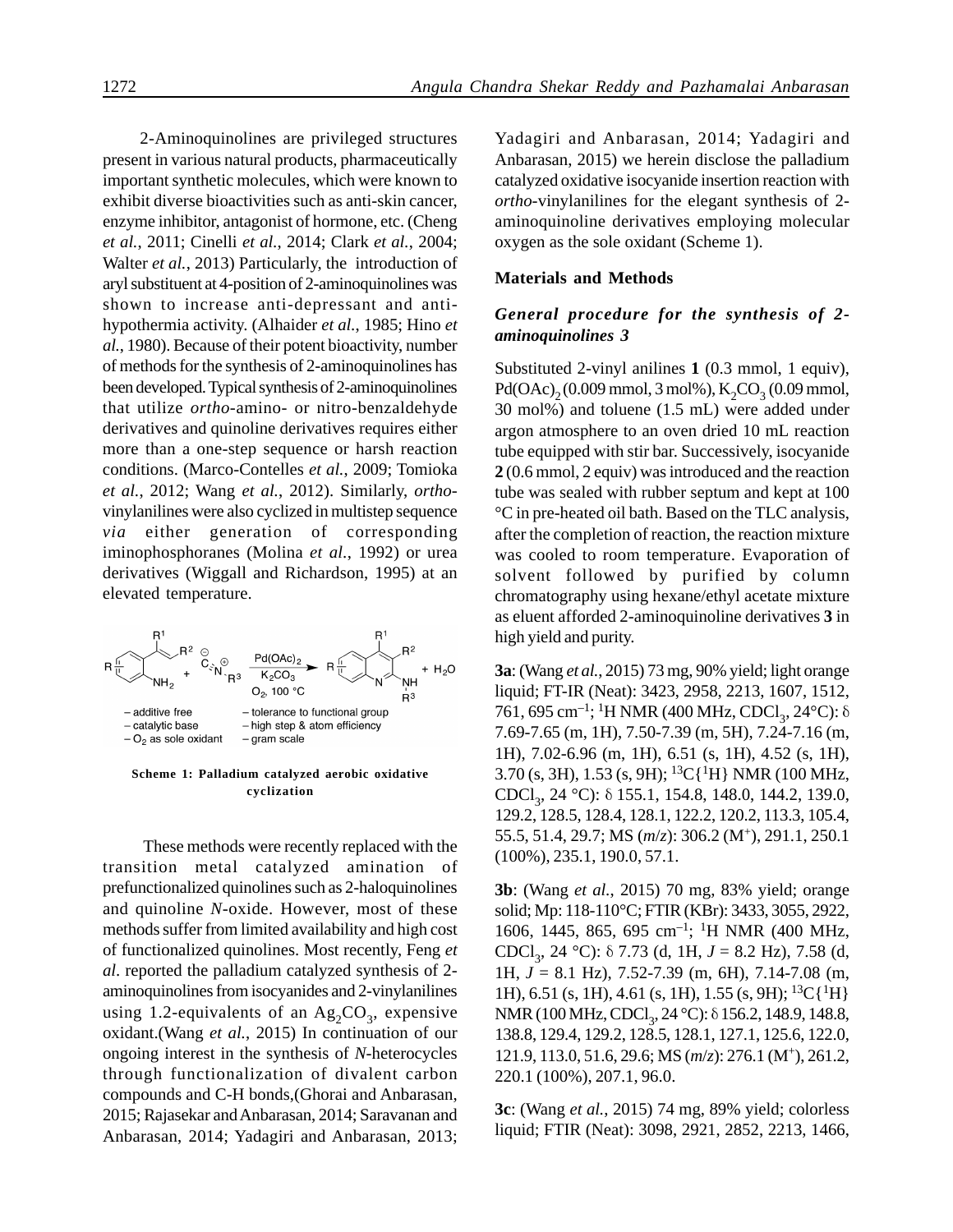797, 761, 695 cm<sup>-1</sup>; <sup>1</sup>H NMR (400 MHz, CDCl<sub>3</sub>, 24 <sup>°</sup>C): δ 7.63 (d, 1H,  $J = 8.2$  Hz), 7.51-7.40 (m, 5H), 7.35-7.31 (m, 2H), 6.49 (s, 1H), 4.57 (s, 1H), 2.33 (s, 3H), 1.53 (s, 9H); <sup>13</sup>C{<sup>1</sup>H} NMR (100 MHz, CDCl<sub>3</sub>, 24 °C): δ 155.8, 148.4, 147.0, 139.0, 131.3, 131.1, 129.4, 128.4, 128.0, 126.8, 124.6, 121.8, 112.9, 51.4, 29.7, 21.4; MS (*m*/*z*): 290.1 (M<sup>+</sup> ), 275.1, 234.1 (100%), 207.

**3d**: 65 mg, 82% yield; colorless solid; Mp: 108-109°C; FTIR (KBr): 3429, 3056, 2959, 1727, 1506, 1228, 895  $\text{cm}^{-1}$ ; <sup>1</sup>H NMR (400 MHz, CDCl<sub>3</sub>, 24°C): δ 7.60 (dd, 1H, *J* = 8.1, 1.1 Hz), 7.55-7.46 (m, 2H), 7.55-7.30 (m, 5H), 6.42 (s, 1H), 4.49 (s, 1H), 1.44 (s, 9H), 1.18 (s, 9H); <sup>13</sup>C{<sup>1</sup>H} NMR (100 MHz, CDCl<sub>3</sub>, 24°C): δ 156.0, 148.9, 147.0, 144.5, 139.0, 129.4, 128.4, 128.0, 127.7, 126.6, 121.3, 120.8, 113.0, 51.5, 34.6, 31.4, 29.6; MS (*m*/*z*): 332.2 (M<sup>+</sup> ), 317.1, 276.1, 261.1, 57.0 (100%).

**3e**: 53 mg, 65% yield; orange oil; FTIR (Neat): 3428, 3036, 2963, 2868, 1506, 1228, 862 cm–1; <sup>1</sup>H NMR  $(400 \text{ MHz}, \text{CDCl}_3, 24^{\circ}\text{C})$ :  $\delta$  7.47-7.38 (m, 5H), 7.24-7.17 (m, 2H), 6.38 (s, 1H), 4.39 (s, 1H), 2.67 (s, 3H), 2.29 (s, 3H), 1.57 (s, 9H); <sup>13</sup>C{<sup>1</sup>H} NMR (100 MHz, CDCl<sub>3</sub>, 24°C): δ 154.5, 148.6, 145.8, 139.4, 134.5, 131.5, 130.6, 129.4, 128.3, 127.8, 122.6, 121.5, 113.0, 51.5, 29.2, 21.4, 18.7; MS (*m*/*z*): 304.4 (M<sup>+</sup> ), 289.1, 248.1 (100%), 233.1, 57.0.

**3f**: 64 mg, 78% yield; colorless semi solid; FTIR (KBr): 3432, 3051, 2963, 2868, 1506, 1444, 1228, 862 cm–1; <sup>1</sup>H NMR (400 MHz, CDCl<sub>3</sub>, 24°C):  $\delta$  7.35 (s, 1H), 7.29-7.26 (m, 3H), 7.21-7.17 (m, 2H), 6.67 (s, 1H), 6.23 (s, 1H), 4.41 (s, 1H), 2.31 (s, 3H), 1.75 (s, 3H),  $1.43$  (s, 9H); <sup>13</sup>C{<sup>1</sup>H} NMR (100 MHz, CDCl<sub>3</sub>, 24°C): δ 155.2, 150.0, 149.2, 143.3, 138.7, 135.0, 128.7, 127.8, 127.7, 127.4, 125.4, 119.2, 114.1, 51.4, 29.6, 24.2, 21.4; MS (*m*/*z*): 304.4(M<sup>+</sup> ), 289.1, 248.1 (100%), 233.0, 57.0.

**3g**: 61 mg, 76% yield; colorless liquid; FTIR (Neat): 3432, 3054, 2923, 1590, 1258, 1038, 862, 736 cm–1; <sup>1</sup>H NMR (400 MHz, CDCl<sub>3</sub>, 24°C): δ 7.47-7.38 (m, 5H), 7.10 (s, 1H), 6.91 (s, 1H), 6.42 (s, 1H), 5.94 (s, 2H), 4.53 (s, 1H), 1.51 (s, 9H); <sup>13</sup>C{<sup>1</sup>H} NMR (100) MHz, CDCl<sub>3</sub>, 24°C): δ 155.6, 150.0, 148.3, 146.5, 144.5, 139.3, 129.2, 128.5, 128.0, 117.2, 110.4, 104.6, 101.9, 101.1, 51.3, 29.7; MS (*m*/*z*): 320.1(M<sup>+</sup> ), 305.1, 264.1, 205.0, 151.0, 57.0 (100%).

**3h**: 35 mg, 42% yield; grey solid; Mp: 194-195°C; FTIR (KBr): 3428, 3067, 2863, 2868, 1606, 1228, 867 cm<sup>-1</sup>; <sup>1</sup>H NMR (400 MHz, CDCl<sub>3</sub>, 24°C): δ 7.63 (d, 2H, *J* = 8.9 Hz), 7.47-7.41(m, 5H), 7.15 (dd, 1H, *J* = 2.7, 8.9 Hz), 6.99 (d, 1H, *J* = 2.7 Hz), 6.58 (s, 1H),  $1.50$  (s, 9H); <sup>13</sup>C{<sup>1</sup>H} NMR (100 MHz, CDCl<sub>3</sub>, 24°C): δ 161.8, 154.9, 151.9, 138.6, 129.1, 128.4(6), 128.4(2), 128.0, 127.7, 122.4, 120.4, 112.9, 108.4, 51.3, 29.7.

**3i**: 73 mg, 88% yield; green liquid; FTIR (Neat): 3436, 2965, 1407, 1105, 908, 733 cm–1; 1H NMR (400 MHz, CDCl<sub>3</sub>, 24°C): δ 7.69 (dd, 1H, *J* = 8.7, 5.4 Hz), 7.50-7.38 (m, 5H), 7.29-7.20 (m, 2H), 6.52 (s, 1H), 4.58 (s, 1H), 1.54 (s, 9H); <sup>13</sup>C{<sup>1</sup>H} NMR (100 MHz, CDCl<sub>3</sub>, 24°C): δ 158.1 (*J* = 239.8 Hz), 155.7, 148.3, 145.6, 138.3, 129.2, 128.8 (*J* = 8.6 Hz), 128.6, 128.3, 122.2 (*J* = 9.1 Hz), 118.4 (*J* = 24.9 Hz), 113.8, 109.4 (*J* = 23.0 Hz), 51.6, 29.5; MS (*m*/*z*): 294.1(M<sup>+</sup> ), 279.1, 238.0 (100%), 237.0, 57.0.

**3j**: 51 mg, 65% yield; colorless solid; Mp: 147-149 °C; FTIR (KBr): 3429, 2972, 1407, 1705, 1024, 738 cm<sup>-1</sup>; <sup>1</sup>H NMR (400 MHz, CDCl<sub>3</sub>, 24°C): δ 8.29 (d, 1H, *J* = 1.72 Hz), 8.03 (dd, 1H, *J* = 8.7, 1.8 Hz), 7.63 (d, 1H,  $J = 8.8$  Hz), 7.44-7.36 (m, 5H), 6.45 (s, 1H), 4.74 (s, 1H), 4.25 (q, 2H, *J* = 7.1 Hz), 1.49 (s, 9H), 1.27 (t, 3H,  $J = 7.1$  Hz); <sup>13</sup>C{<sup>1</sup>H} NMR (100 MHz, CDCl<sub>3</sub>, 24°C): δ 167.0, 157.3, 151.6, 149.9, 138.1, 129.4, 129.3, 128.9, 128.7, 128.5, 126.9, 123.6, 121.2, 113.7, 60.8, 51.9, 29.5, 14.4; MS (*m*/*z*): 348.4 (M<sup>+</sup> ), 334.1, 214.1, 191.1, 91.1, 57.1 (100%).

**3k**: 56 mg, 68% yield; colorless solid; Mp: 106-107 °C; FTIR (KBr): 3408, 2927, 1407, 1705, 1204, 738 cm<sup>-1</sup>; <sup>1</sup>H NMR (400 MHz, CDCl<sub>3</sub>, 24°C): δ 7.56-7.36 (m, 5H), 7.21 (dd, 1H, *J* = 8.3, 1.2 Hz), 7.03 (t, 1H, *J* = 8.2 Hz), 6.94 (dd, 1H, *J* = 7.6, 1.1 Hz), 6.77 (s, 1H), 5.18 (s, 1H), 4.02 (s, 3H), 1.50 (s, 9H); <sup>13</sup>C{<sup>1</sup>H} NMR (100 MHz, CDCl<sub>3</sub>, 24°C): δ 155.9, 153.6, 149.5, 140.5, 139.2, 129.4, 128.4, 128.0, 122.8, 121.2, 118.0, 111.6, 108.6, 56.3, 50.9, 29.9; MS (*m*/*z*): 306.1 (M<sup>+</sup> ), 291.1, 275.1, 249.1, 220.9, 152.0, 57.0 (100%).

**3l**: 59 mg, 74% yield; red semi solid; FTIR (KBr): 3430, 2968, 1595, 1705, 1371, 817 cm–1; 1H NMR (400 MHz, CDCl<sub>3</sub>, 24°C): δ 9.11 (d, 1H, *J* = 7.9 Hz), 7.69 (d, 1H, *J* = 7.1 Hz), 7.55-7.45 (m, 3H), 7.41-7.30 (m, 6H), 6.43 (s, 1H), 4.53 (s, 1H), 1.56 (s, 9H); <sup>13</sup>C{<sup>1</sup>H} NMR (100 MHz, CDCl<sub>3</sub>, 24°C): δ 155.9, 149.3, 146.4, 139.1, 134.1, 131.3, 129.5, 128.5, 128.0,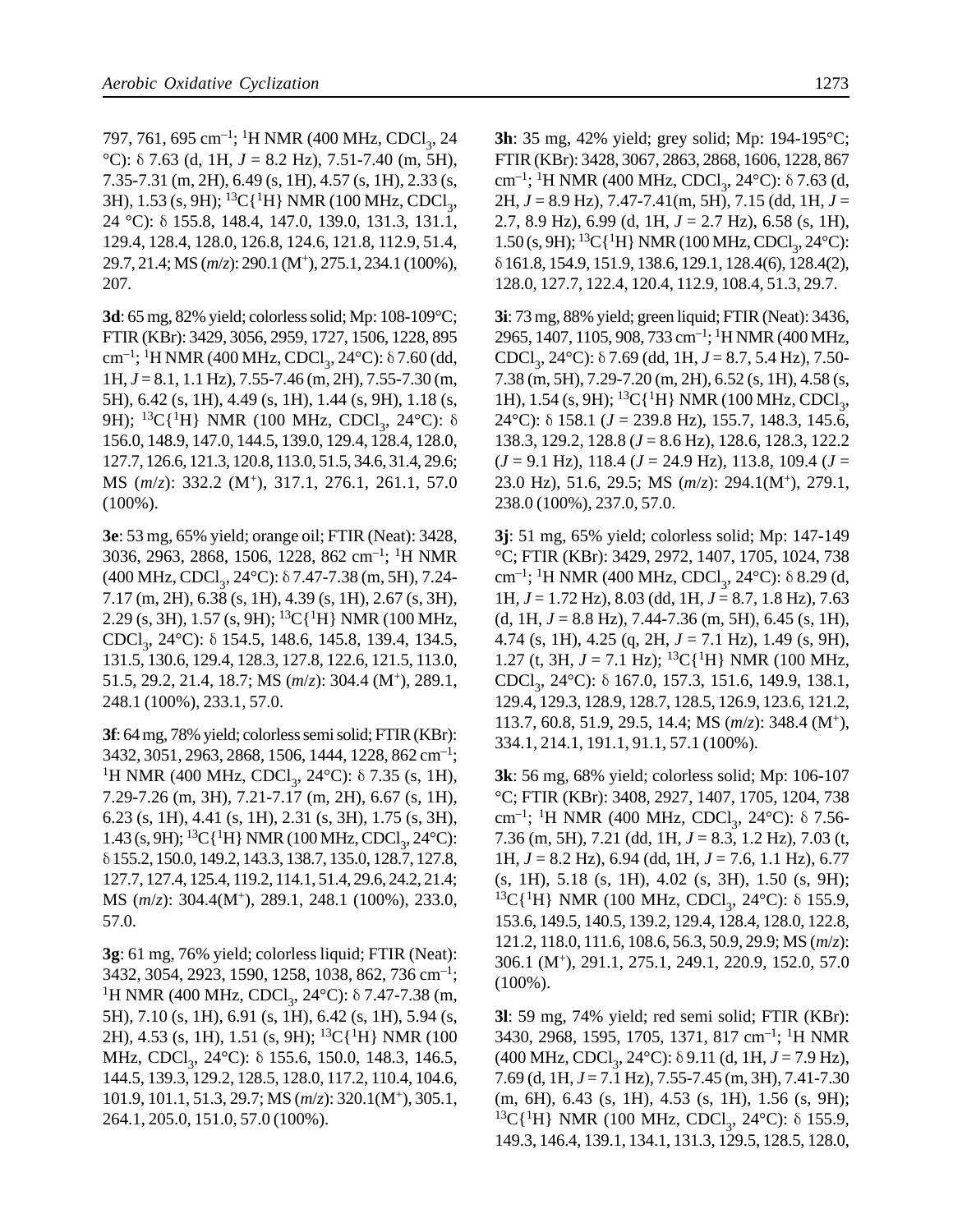127.5, 127.4, 125.9, 125.2, 123.4, 122.2, 117.9, 112.2, 51.7, 29.4; MS (*m*/*z*): 324.5 (M<sup>+</sup> ), 291.4, 207.7 152.2, 133.8, 51.0 (100%).

**3m**: 65 mg, 81% yield; colorless liquid; FTIR (Neat): 3429, 3049, 2964, 1608, 1355, 829 cm–1; 1H NMR (400 MHz, CDCl<sub>3</sub>, 24°C): δ 7.56 (d, 2H, *J* = 9.0 Hz), 7.24 (s, 1H), 7.17 (d, 2H, *J* = 7.52 Hz), 7.09 (dd, 1H, *J* = 8.8, 2.3 Hz), 6.93 (d, 1H, *J* = 2.19 Hz), 6.41 (s, 1H), 4.44 (s, 1H), 3.61 (s, 3H), 2.32 (s, 3H), 1.42 (s, 9H); <sup>13</sup>C{<sup>1</sup>H} NMR (100 MHz, CDCl<sub>3</sub>, 24 °C): δ 155.2, 154.7, 148.0, 144.2, 137.8, 136.0, 129.2, 129.1, 128.3, 122.3, 120.2, 113.2, 105.5, 55.5, 51.4, 29.7, 21.3; MS (*m*/*z*): 320.1 (M<sup>+</sup> ), 305.1, 264.1, 249.0, 57.0 (100%).

**3n**: 65 mg, 82% yield; colorless liquid; FTIR (Neat): 3433, 2961, 3049, 2964, 1677, 1355, 910 cm–1; <sup>1</sup>H NMR (400 MHz, CDCl<sub>3</sub>, 24°C): δ 7.77 (d, 2H, *J* = 9.0 Hz), 7.60 (dd, 1H, *J* = 8.4, 0.7 Hz), 7.53 (dd, 2H, *J* = 8.4, 1.3 Hz), 7.40-7.32 (m, 6H), 7.27 (d, 2H, *J* = 8.5 Hz), 6.99 (ddd, 1H, *J* = 8.1, 6.8, 1.2 Hz), 6.41 (s, 1H), 4.54 (s, 1H), 1.27 (s, 9H), 1.21 (s, 9H);  ${}^{13}C[{^1}H]$ NMR (100 MHz, CDCl<sub>3</sub>, 24 °C): δ 155.2, 154.7, 148.0, 144.2, 137.8, 136.0, 129.2, 129.1, 128.3, 122.3, 120.2, 113.2, 105.5, 55.5, 51.4, 29.7, 21.3; MS (*m*/*z*): 332.1 (M<sup>+</sup> ), 317.1, 276.1 (100 %), 261.1, 116.5, 57.0.

**3o**: 64 mg, 80% yield; orange liquid; FTIR (Neat): 3437, 2978, 1594, 1259, 1355, 1111, 910 cm–1; <sup>1</sup>H NMR (400 MHz, CDCl<sub>3</sub>, 24°C): δ 7.68 (d, 1H, *J* = 9.2 Hz), 7.50-7.37 (m, 2H), 7.25-7.10 (m, 3H), 6.93 (d, 1H, *J*  $= 2.8$  Hz), 6.50 (s, 1H), 4.53 (s, 1H), 3.73 (s, 3H), 1.54 (s, 9H); <sup>13</sup>C{<sup>1</sup>H} NMR (100 MHz, CDCl<sub>3</sub>, 24 °C): δ 162.7 (*J* = 247.2 Hz), 155.0, 154.9, 146.9, 144.2, 134.9, 130.9 (*J* = 8.1 Hz), 128.5, 122.2, 120.3, 115.6 (*J* = 21.4 Hz), 113.4, 105.2, 55.6, 51.5, 29.6; MS (*m*/ *z*): 324.3 (M<sup>+</sup> ), 309.1, 281.1, 268.1, 207.1 (100%).

**3p**: 71 mg, 88% yield; colorless solid; Mp: 85-86 °C; FTIR (KBr): 3440, 2935, 1600, 1457, 1114, 766 cm<sup>-1</sup>; <sup>1</sup>H NMR (400 MHz, CDCl<sub>3</sub>, 24°C): δ 7.64-7.61 (m, 1H), 7.20-7.16 (m, 1H), 7.13-7.12 (m, 1H), 6.40 (d, 1H, *J* = 1.7 Hz), 5.81-5.80 (m, 1H), 4.47 (s, 1H), 3.85 (s, 3H), 2.37-2.31 (m, 2H), 2.26-2.24 (m, 2H), 1.84-  $1.76$  (m, 4H),  $1.52$  (s, 9H);  $^{13}C$ {<sup>1</sup>H} NMR (100 MHz, CDCl<sub>3</sub>, 24°C): δ 155.4, 154.4, 144.0, 136.3, 128.3, 127.6, 122.1, 119.5, 111.4, 105.6, 55.6, 51.3, 30.1, 29.7, 25.4, 23.1, 22.2; MS (*m*/*z*): 310.1 (M<sup>+</sup> ), 295.1, 254.1 (100%), 223.1, 57.0.

**3r**: 31 mg, 37% yield; colorless semi solid; FTIR (KBr): 3429, 2959, 1727, 1604, 1436, 1018, 895 cm–1; <sup>1</sup>H NMR (400 MHz, CDCl<sub>3</sub>, 24°C): δ 7.73 (d, 1H, *J* = 8.1 Hz), 7.61 (dd, 1H, *J* = 8.2, 1.0 Hz), 7.55-7.46 (m, 6H), 7.14 (td, 1H, *J* = 8.1, 1.0 Hz), 6.57 (s, 1H), 4.86 (s, 1H), 3.52-3.46 (m, 2H), 1.71-1.61 (m, 2H), 1.50- 1.43 (m, 2H), 0.97 (t, 3H, *J* = 7.3 Hz); 13C{1H} NMR (100 MHz, CDCl<sub>3</sub>, 24°C):  $\delta$  156.8, 149.9, 148.6, 138.7, 129.6, 129.4, 128.5, 128.2, 126.4, 125.8, 122.4, 122.0, 112.8, 110.9, 41.7, 32.0, 20.3, 14.0; MS (*m*/*z*): 276.1 (M<sup>+</sup> ), 247.1, 233.1, 220.0 (100%), 204.0, 116.1.

**3s**: 14 mg, 15% yield; orange liquid; FTIR (Neat): 3440, 2975, 2857, 1602, 1104, 908 cm–1; 1H NMR (400 MHz, CDCl<sub>3</sub>, 24°C): δ 7.78 (dd, 1H, *J* = 8.3, 1.6 Hz), 7.64 (dd, 1H, *J* = 8.2, 1.2 Hz), 7.58-7.53 (m, 1H), 7.50-7.42 (m, 6H), 7.38-7.28 (m, 5H), 7.19-7.16 (m, 1H), 6.58 (s, 1H), 5.06 (s, 1H), 4.76 (d, 2H, *J* = 5.4 Hz); <sup>13</sup>C{<sup>1</sup>H} NMR (100 MHz, CDCl<sub>3</sub>, 24°C): δ 156.4, 149.9, 148.7, 139.5, 138.6, 129.6, 129.4, 128.7, 128.5, 128.3, 127.9, 127.4, 126.8, 125.8, 122.7, 122.3, 111.4, 46.0.

**3x**: 32 mg, 32% yield; red liquid; FTIR (Neat): 3432, 2857, 1599, 1502, 1263,1035, 762 cm–1; <sup>1</sup>H NMR (400 MHz, CDCl<sub>3</sub>, 24°C): δ 7.81-7.75 (m, 1H), 7.67 (dd, 1H, *J* = 8.3, 1.7 Hz), 7.61-7.55 (m, 1H), 7.48-7.39 (m, 6H), 7.24-7.18 (m, 1H), 7.08 (s, 1H), 7.03 (d, 1H, *J* = 8.01 Hz), 6.73 (s, 1H), 6.62 (s, 1H), 2.32 (s, 3H), 2.29 (s, 3H); <sup>13</sup>C{<sup>1</sup>H} NMR (100 MHz, CDCl<sub>3</sub>, 24°C): δ 155.6, 150.4, 148.6, 138.5, 135.3, 135.1, 132.6, 131.9, 129.8, 129.4, 128.5, 128.3, 127.6, 126.6, 125.9, 124.7, 123.0, 122.8, 110.3, 21.0, 18.2.

**4**: 36 mg, 42% yield; light green solid; Mp: 80-82 °C; FTIR (KBr): 3036, 2863, 2021, 1506, 1228, 862 cm–1; <sup>1</sup>H NMR (400 MHz, CDCl<sub>3</sub>, 24°C): δ 7.64-7.60 (m, 1H), 7.60-7.51 (m, 3H), 7.38-7.30 (m, 2H), 7.28-7.20 (m, 1H), 7.20-7.14 (m, 2H), 7.12-7.03 (m, 2H), 1.40 (s, 9H); <sup>13</sup>C{<sup>1</sup>H} NMR (100 MHz, CDCl<sub>3</sub>, 24°C): δ 138.8, 137.8, 135.5, 131.5, 129.6, 128.7, 128.4, 127.7, 126.8, 126.0, 124.8, 124.7, 124.2, 57.4, 31.8; MS (*m*/ *z*): 276.1 (M<sup>+</sup> ), 219.1(100%), 207.1, 193.1, 165.0.

**5**: 58 mg, 56% yield; green semi solid; FTIR (KBr): 3444, 2959, 1727, 1604, 1436, 1018, 895 cm–1; 1H NMR (400 MHz, CDCl<sub>3</sub>, 24°C): δ 8.08-8.02 (m, 2H), 7.51 (d, 1H, *J* = 8.7 Hz), 7.31 (d, 2H, *J* = 9.0 Hz), 7.25-7.22 (m, 4H), 6.93-6.87 (m, 2H), 6.62-6.59 (m, 1H), 6.32 (bs, 1H), 5.74 (s, 1H), 5.29 (s, 1H), 4.42 (bs, 1H), 3.82 (s, 3H); <sup>13</sup>C{<sup>1</sup>H} NMR (100 MHz,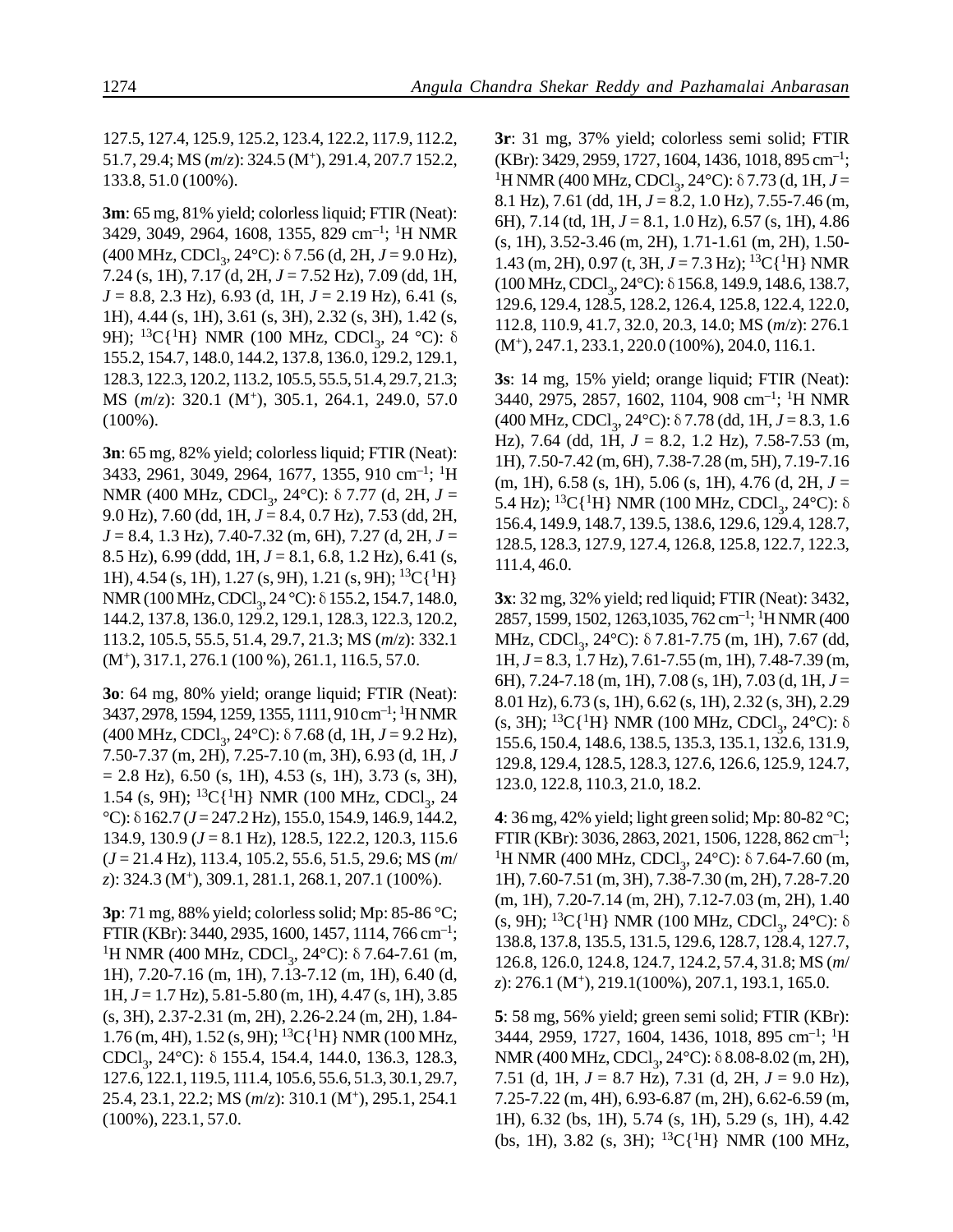CDCl<sub>3</sub>, 24°C): δ 157.7, 152.7, 146.6, 145.0, 142.4, 139.5, 128.8, 128.4, 127.3, 126.5, 126.4, 125.1, 118.1, 117.0, 116.3, 114.2, 113.5, 55.7.

#### *Synthesis of Substituted 4-phenylquinolin-2-amine (6 and 7)*

*N*-(*tert*-Butyl)-4-phenylquinolin-2-amine derivatives (**3**) (60 mg/800 mg, 0.195 mmol/1.92 mmol) was heated at 70°C for 2 h in trifluoroacetic acid (0.5 mL/ 1.5 mL). The reaction mixture was cooled to room temperature, concentrated under reduced pressure. The resulting mixture was basified with aq. NaOH solution, and extracted with  $CH_2Cl_2$  (10 mL). The combined organic layers were dried over  $\text{Na}_2\text{SO}_4$ filtered, and concentrated in vacuo. The resultant crude was purified by column chromatography using mixture of ethyl acetate/hexane as eluent.

**6**: 33 mg, 72% yield; white semi solid; FTIR (KBr): 3412, 3050, 2985, 1674, 1122, 1030, 740 cm–1; <sup>1</sup>H NMR (400 MHz, CDCl<sub>3</sub>, 24°C): δ 7.84 (d, 1H, *J* = 9.2 Hz), 7.61-7.53 (m, 2H), 7.51-7.43 (m, 2H), 7.37- 7.29 (m, 1H), 7.26 (s, 1H), 7.05 (s, 1H), 6.75 (s, 1H), 5.29 (s, 2H), 3.75 (s, 3H); <sup>13</sup>C{<sup>1</sup>H} NMR (100 MHz, CDCl<sub>3</sub>, 24°C): δ 155.4, 153.5, 145.1, 135.9, 130.0, 129.2, 128.7, 127.7, 122.6, 120.3, 117.7, 113.2, 107.7, 55.7; MS (*m*/*z*): 250.0 (M<sup>+</sup> , 100%), 235.0, 217.9.

**7**:(Samson and Daltrozzo, 2011) 427 mg, 67% yield; white solid; mp 192-193°C; FTIR (KBr): 3430, 2931, 1599, 1409, 1092, 801 cm–1; <sup>1</sup>H NMR (400 MHz, CDCl<sub>3</sub>, 24°C): δ 7.77-7.71 (m, 1H), 7.66 (dd, 1H, *J* = 8.2, 1.1 Hz), 7.61-7.54 (m, 1H), 7.53-7.44 (m, 5H), 7.24-7.19 (m, 1H), 6.67 (s, 1H), 5.00 (s, 2H);  ${}^{13}C[{^1}H]$ NMR (100 MHz, CDCl<sub>3</sub>, 24°C): δ 156.3, 151.5, 146.4, 137.8, 130.3, 129.3, 128.6, 126.1, 125.1, 123.2, 122.4, 111.9; MS (*m*/*z*): 220.0 (M<sup>+</sup> , 100%),180.0, 165.0, 95.5, 51.0.

### *Synthesis of* **N***-(4-phenylquinolin-2-yl) Piperazine 8*

(Alhaider *et al.*, 1985) In 10 mL reaction tube, bis-2- (chloroethyl) amine Hydrochloride (100 mg, 0.45 mmol,), 4-phenylquinolin-2-amine (80 mg, 0.45 mmol) and  $K_2CO_3$  (313 mg) were refluxed in *n*-butanol (2) mL) for 28 h. After the completion of the reaction, the reaction mixture was cooled to room temperature and excess of  $K_2CO_3$  was filtered off. Evaporation of solvent and followed by recrystallization in mixture

of butanol/DCM to furnish the *N*-(4-phenylquinolin-2-yl) piperazine **8.** 84 mg, 64% yield; colorless liquid; FTIR (Neat): 3431, 2933, 1461, 1343, 1029, 862 cm– <sup>1</sup>; <sup>1</sup>H NMR (400 MHz, CDCl<sub>3</sub>, 24°C): δ 7.91 (d, 1H, *J* = 8.3 Hz), 7.76 (dd, 1H, *J* = 8.0, 0.7 Hz), 7.66-7.58 (m, 1H), 7.55-7.45 (m, 5H), 7.35-7.27 (m, 1H), 6.86 (s, 1H), 4.52 (t, 2H, *J* = 6.6 Hz), 1.90-1.79 (m, 2H), 1.60-1.49 (m, 2H), 1.05-0.98 (m, 3H);  ${}^{13}C[{^1}H]$  NMR (100 MHz, CDCl<sub>3</sub>, 24°C): δ 162.1, 151.1, 147.4, 138.2, 129.4(9), 129.4(6), 128.5, 128.4, 127.7, 125.8, 124.1, 123.9, 113.2, 65.8, 31.3, 19.5, 14.0; MS (*m*/*z*): 289.4 (M<sup>+</sup> ), 159.0, 115.1, 141.1, 73.0 (100%).

## *Synthesis of 11*

4-Methoxy-2-(1-phenylvinyl) aniline **1a** (100 mg, 0.44 mmol, 1 equiv),  $Pd(OAc)$ ,  $(2.9 \text{ mg}, 0.013 \text{ mmol}, 3$ mol%),  $K_2CO_3$  (18 mg, 0.133 mmol, 30 mol%) and toluene (2 mL) were added under argon atmosphere to an oven dried 10 mL reaction tube equipped with stir bar. Successively, isocyanide **2a** (0. 1 mL, 0.88 mmol, 2 equiv) was introduced and the reaction tube was sealed with rubber septum and kept at 80°C in pre-heated oil bath. After stirring for 2 h, the reaction mixture was cooled to room temperature. Evaporation of solvent followed by purified by column chromatography using hexane/ethyl acetate mixture (97:03) as eluent afforded **11** in 67 % yield along with 16% of **3a**. 91 mg, 67 % yield; light green liquid; FTIR (Neat): 3429, 3056, 2959, 2868, 1604, 1436, 1018, 865 cm<sup>-1</sup>; <sup>1</sup>H NMR (400 MHz, CDCl<sub>3</sub>, 24°C): δ 7.32-7.23 (m, 5H), 7.09 (d, 1H, *J* = 8.73 Hz), 6.83 (dd, 1H, *J* = 8.6, 2.9 Hz), 6.75 (d, 1H, *J* = 2.9 Hz), 5.81 (d, 1H, *J* = 1.1 Hz), 5.28 (d, 1H, *J* = 1.1 Hz), 3.77 (s, 3H), 1.19 (s, 9H); <sup>13</sup>C{<sup>1</sup>H} NMR (100 MHz, CDCl<sub>3</sub>, 24 °C): δ 156.6, 147.1, 145.3, 140.4, 137.4, 131.5, 128.3, 127.7, 126.7, 124.9, 116.1, 115.9, 114.4, 56.8, 55.7, 31.4; MS (*m*/*z*): 306.1 (M<sup>+</sup> ), 291.1, 250.0 (100%), 235.0, 57.1.

#### **Results and Discussion**

To begin with, optimization of palladium catalyzed oxidative isocyanide insertion reaction utilizing *ortho*vinylaniline **1a** and *tert*-butylisocyanide **2a** as model substrate was envisioned, as shown in Table 1. Initially, 1 equivalent of **1a** and 2 equivalent of **2a** was treated with 5 mol % of  $Pd(OAc)_2$  and 1.5 equivalent of  $K_3PO_4$  in toluene at 100°C for 5 h. Formation of expected 2-aminoquinoline **3a** was observed in 13%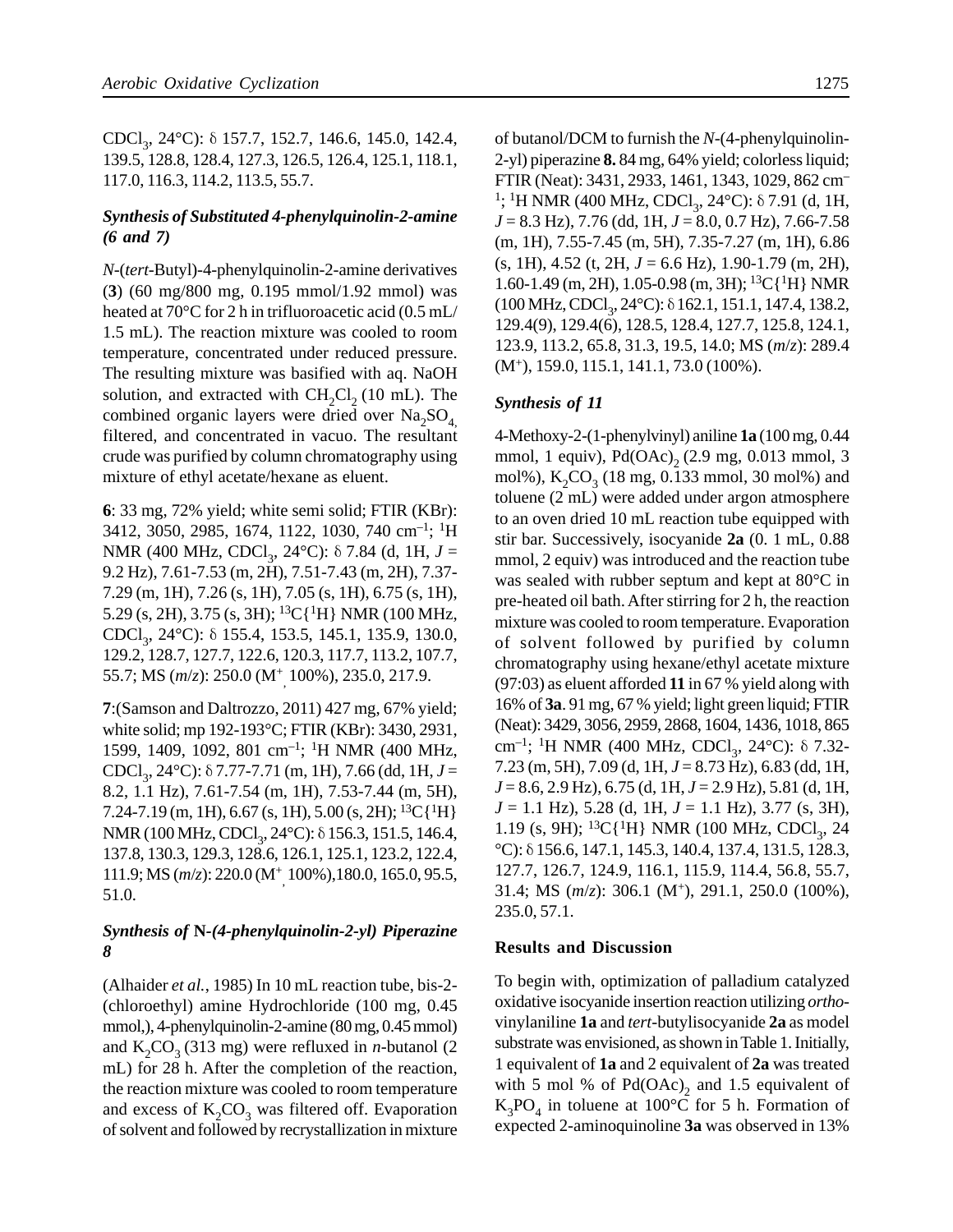yield (Table 1, entry 1). To improve the yield of **3a** addition of external oxidant was envisaged to regenerate the active Pd-catalyst, because substrates are oxidatively coupled by Pd-catalyst whereby two protons are removed and palladium also reduced to Pd(0). Thus, the addition of 1 equivalent of CuI improved the yield of **3a** to 48% (Table 1, entry 2). Decreasing the equivalent of CuI to 5 mol % and use of molecular oxygen as co-oxidant at 1 atm, led to the formation of **3a** in 72% yield (Table 1, entry 3). Interestingly, increase in the yield (92%) of **3a** was observed when molecular oxygen was used as sole oxidant, without CuI (Table 1, entry 4). Next, importance of palladium and base in the present reaction was examined. Reaction in the absence of Pd(OAc)<sub>2</sub> did not afford the product **3a**, only **1a** was recovered (Table 1, entry 5). On the other hand, decrease in the yield (52%) was observed with removal of  $K_3PO_4$  (Table 1, entry 6). This reveals that both  $Pd(OAc)_2$  and  $K_3PO_4$  are important and the reaction indeed catalyzed by palladium.

Subsequently, different bases like  $K_2CO_3$ ,

 $1a$ 

Na<sub>2</sub>CO<sub>3</sub>, KOAc were screened (Table 1, entries 7-9). Among them, only  $K_2CO_3$  gave the comparable yield. Due to the ease of handling,  $\mathrm{K}_2\mathrm{CO}_3$  was chosen as suitable base for the subsequent studies. Decreasing the catalyst loading from 5 mol% to 3 mol% also gave the product **3a** in similar yield (89%, Table 1, entry 10). Similarly, decreasing the equivalents of  $\mathrm{K_2CO}_3$  to 30 mol% with 3 mol% of Pd(OAc)<sub>2</sub> also gave the comparable yield (Table 1, entries 11-12). But, further decreasing the equivalents of  $K_2CO_3$ decreased the yield of **3a**. Finally, these studies suggested that the best optimized conditions as 3 mol% of Pd(OAc)<sub>2</sub>, 30 mol% of K<sub>2</sub>CO<sub>3</sub>, O<sub>2</sub>, toluene, 100°C, 5 h.

With the optimized conditions in hand, we moved on to explore of substrates scope. Thus, various substituted *ortho*-vinylaniline derivatives **1** were examined with *tert*-butylisocyanide **2a** under the optimized conditions. As shown in Scheme 2, unsubstituted, methyl, and *tert*-butyl substituted aniline derivatives gave the corresponding 2-aminoquinolines **3b**, **3c** and **3d** in 83%, 89% and 82%, respectively.

Ph

3a

Table 1: Palladium catalyzed oxidative cyclization of *ortho*-vinylaniline 1a and isocyanide 2a.<sup>[a]</sup>

 $2a$ 

Entry X mol% Base (equiv) Oxidant Yield (%)<sup>[b]</sup> 1 5 K<sub>3</sub>  $PO_4(1.5)$  - 13 2 5 K<sub>3</sub> PO<sub>4</sub> (1.5) CuI<sup>[c]</sup> 48 3 5 K<sub>3</sub>  $K_2PO_4(1.5)$  $CuI<sup>[d]</sup>/O<sub>2</sub>$ 72 4 5 K<sub>3</sub>  $PO_4(1.5)$   $O_2$ 92 5 - K<sub>3</sub>  $PO_4(1.5)$   $O_2$ 0 6 5 -  $O_2$ 52 7 5 K<sub>2</sub>CO<sub>3</sub> (1.5) O<sub>2</sub> 88 8 5  $Na_2CO_3(1.5)$   $O_2$ 61 9 5 KOAc (1.5)  $0,$ 72 10 3  $K_2CO_3(1.5)$   $O_2$ 89 11 3  $K_2CO_3(1.0)$   $O_2$ 87 12 3 K<sub>2</sub>CO<sub>3</sub> (0.3) O<sub>2</sub> 90 (67) [e]

 $\frac{(X \text{ mol } \%)}{\text{base, oxidant}}$ 

[a] Reaction conditions:  $1a$  (1 equiv),  $2a$  (2 equiv),  $Pd(OAc)_2(X \text{ mol}\%)$ , base (equiv), oxidant, toluene,  $100\text{ °C}, 5$  h. [b] Isolated yield. [c] 1 equiv of CuI. [d] 5 mol% of CuI. [e] 10 mol% of  $K_2CO_3$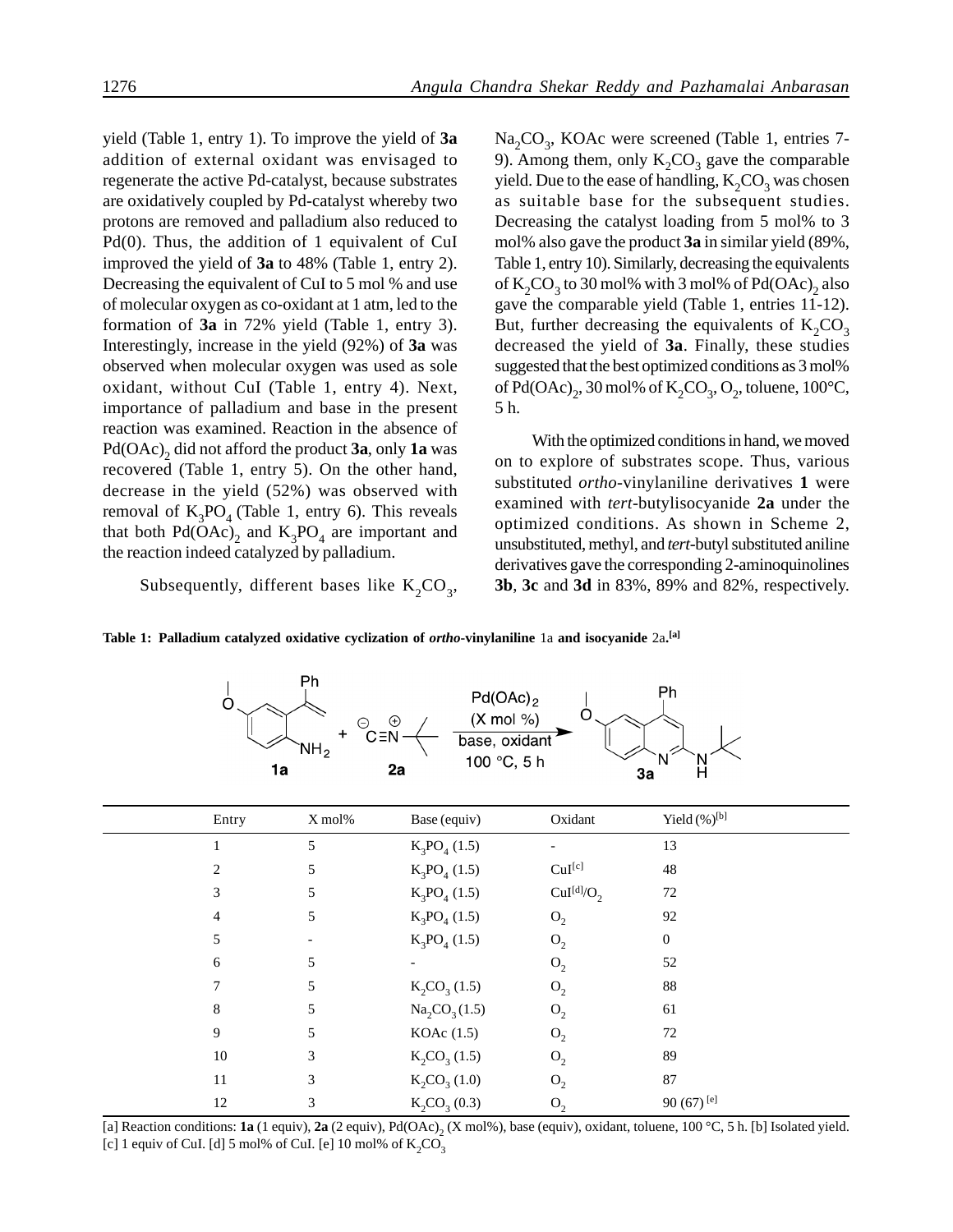The optimized conditions are compatible with both electron rich and electron deficient aniline derivatives, which led to the synthesis of **3a**, **3i** and **3j** in good yield. Interestingly, the reaction tolerates free hydroxyl and sensitive functional group like acetal as part of aniline derivatives and corresponding products **3g** and **3h** were isolated in 76% and 42% yield. Sterically hindered 6-substituted aniline derivatives underwent smooth reaction to products **3e**, **3k** and **3l** in good yield. On the other hand, 3-substituted aniline derivatives gave the product **3f** in slightly lower yield. Furthermore, different aryl moiety on the alkene gave the corresponding 2-aminoquinolines **3m**-**o** in ~81% yield. Replacement of aryl with alkenyl substituent also furnished the product **3p** in 88% yield. Reaction of *â*-phenyl substituted *o*-vinylaniline did not furnish the expected cyclized product **3q**, instead formation of carbodiimide **4** was observed in 42%.



**Scheme 2: Palladium catalyzed aerobic oxidative cyclization: Scope of substituted** *ortho***-vinylaniline** 1**. † 8 h**

Unfortunately, possibly due the steric reason, further heating of **4** at higher temperature (140°C) also did not afford the **3q**.

After successfully demonstrating the applicability of various substituted *o*-vinylaniline derivatives, we focused our attention on the scope of various isocyanides. Isocyanide derived from *n*butylamine under the optimized conditions with **1b** gave the product **3r** in 37% yield. The present reaction also works well with benzylamine-derived isocyanide and the corresponding 2-aminoquinoline **3s** was isolated in 15% yield. Unfortunately, phenylisocyanide did not afford the cyclized product **3t**, instead decomposition of starting material was observed. Similar result was also observed with the synthesis of **3u**-**w** from corresponding *p*-substituted arylisocyanides. Interestingly, sterically hindered *ortho*-substituted arylisocyanide gave corresponding product **3x** in 32% yield. On the other hand, electron deficient *p*-nitro substituted arylisocyanide gave the urea derivative **5**, instead of expected cyclized product.



**Scheme 3: Palladium catalyzed aerobic oxidative cyclization: Scope of isocyanides** 2

For the wide synthetic utility, the developed transformation should also be successful in large-scale experiment. Hence, the reaction was performed in gram scale with **1b** and **2a** under the palladiumcatalyzed conditions, which effectively gave the product **3b** in comparable yield (80%), proving that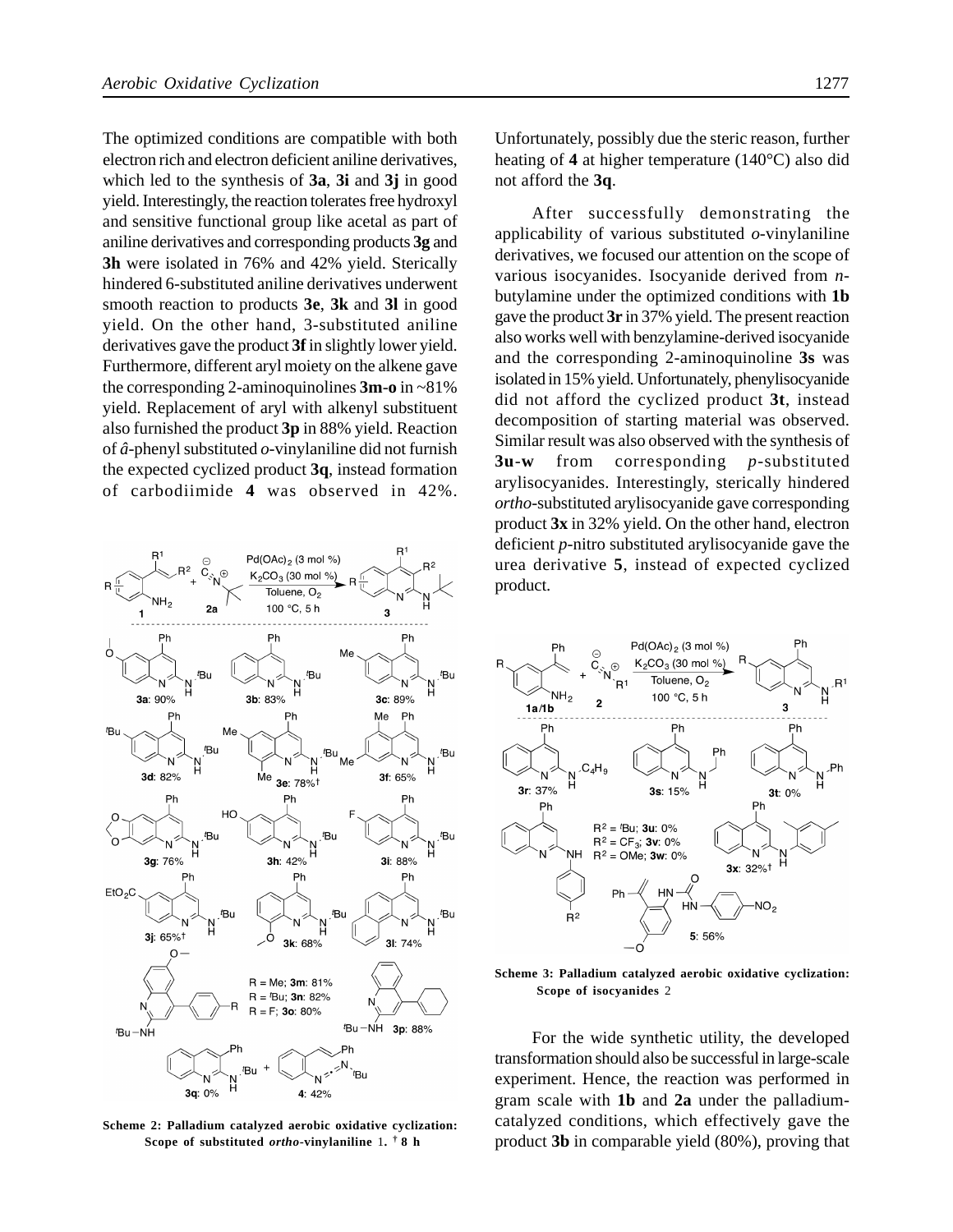the developed reaction is applicable in large scale (eq. 1).



Further synthetic application of the developed methodology was demonstrated through the conversion of **3** to free amine and formal synthesis of anti-depressant agent **9** (Scheme 4). (Alhaider *et al.*, 1985; Hino *et al.*, 1980) Deprotection of *tert*-butyl group in **3a** to free amine **6** was achieved on treatment with TFA under reflux conditions in 72% yield. Similarly, **3b** was also successfully converted to the free amine **7** in 67% yield. Reaction of **7** with bis(2 chloroethyl)amine hydrochloride and  $K_2CO_3$  gave the piperazine derivative **8**, a valuable intermediate for the synthesis of anti-depressant agent **9**.



**Scheme 4: Formal synthesis of anti-depressant agent**

Having demonstrated the new palladium catalyzed aerobic oxidative cyclization of *ortho*vinylanilines with isocyanides, the preliminary mechanistic investigation was undertaken. Reaction of *N*-benzyl protected *ortho*-vinylaniline **10** with **2a** under the standard conditions did not afford any product, only starting material was recovered, suggesting that free 'NH<sub>2</sub>' is important for the reaction (Scheme 5a).

Based on the observation mentioned in Scheme 2, the standard reaction of **1a** with **2a** was stopped after 20 min and the crude reaction mixture was



**Scheme 5: Isolation and conversion of intermediate 11**

analyzed using NMR to understand the possible formation of carbodiimide **11** as intermediate. The analysis revealed generation of carbodiimide **11** and to further confirm, carbodiimide **11** was successfully isolated in 67% yield from the palladium catalyzed reaction of **1a** and **2a** at 80°C, along with 16% of **3a** (Scheme 5b). Thermal cyclization of **11**, in the absence of  $Pd(OAc)_2$  and  $O_2$ , at 100°C for 2.25 h furnished the 2-aminoquinoline **3a** in 81% yield (Scheme 5c). In the presence of  $Pd(OAc)<sub>2</sub>$  similar result for the cyclization of **11** was observed in only 40 min. These results suggesting that the reaction going through carbodiimide and its cyclization to 2 aminoquinoline is promoted by both thermal and palladium.

Based on the preliminary mechanistic investigation, we propose the following mechanism for the palladium catalyzed aerobic oxidative cyclization (Scheme 6). Palladium complex **A**, formed from  $Pd(OAc)<sub>2</sub>$  and isocyanide, reacts with amine in the presence of base to form complex **B**. Formation of palladium species **C** from **B** can be explained through the insertion of isocyanide onto Pd-N bond. β-Hydride elimination from **C** would generate intermediate carbodiimide **E** and complex **D**. Reductive elimination of acid from **D** afford the Pd(0) species, which on oxidation with molecular oxygen and acid would regenerate the catalytically active species **A**. On the other hand, carbodiimide **E** undergoes Pd-assisted thermal 6π-electrocyclization to afford cyclized compound **F** followed by [1,7]-H shift would furnish the expected 2-aminoquinolines **3**.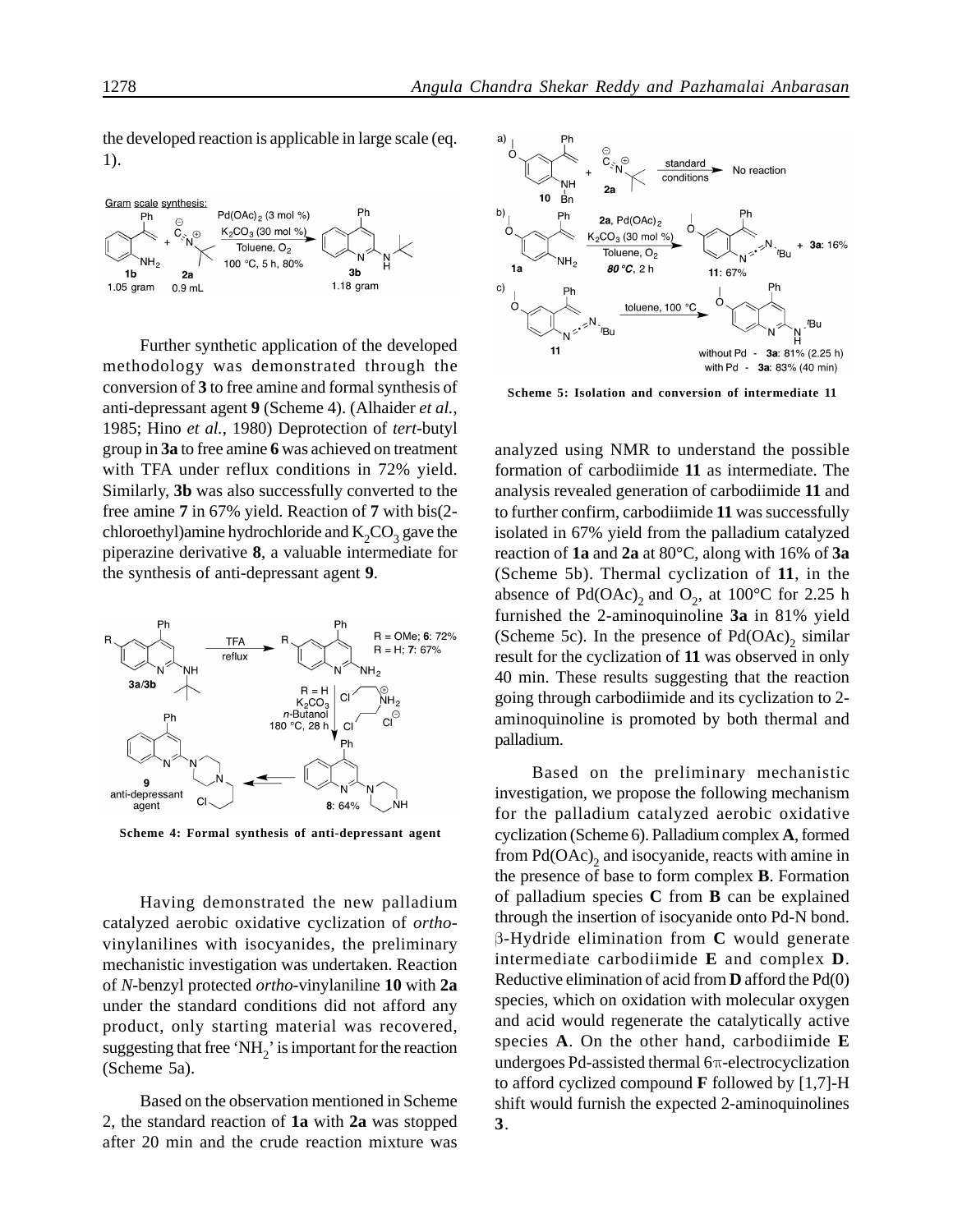

**Scheme 6: Plausible mechanism for the synthesis of 3**

In conclusion, we have developed a new palladium catalyzed aerobic oxidative cyclization of *o*-vinylaniline and isocyanides for the synthesis of biologically important substituted 2-aminoquinolines in good to excellent yield. The method tolerates various functional groups and utilizes catalytic amount of palladium catalyst/base and molecular oxygen, the most sustainable oxidant, as sole oxidant. The protocol is operationally simple and environmentally benign owing to the low catalyst use and base loading and excellent atom and step efficiency. Preliminary mechanistic investigation revealed the formation of

#### **References**

- Alhaider A A, Abdelkader M A and Lien E J (1985) Design, synthesis, and pharmacological activities of 2-substituted 4-phenylquinolines as potential antidepressant drugs *J Med Chem* **28** 1394-1398
- Boyarskiy V P, Bokach N A, Luzyanin K V and Kukushkin V Y (2015) Metal-Mediated and Metal-Catalyzed Reactions of Isocyanides *Chem Rev* **115** 2698-2779

cabodiimide as possible intermediate and subsequent palladium assisted thermal electrocyclization and [1, 7]-H shift to cyclized product. Furthermore, the reaction is applicable to synthesis of pharmaceutically important heterocycles, as illustrated by a formal synthesis of anti-depressant agent.

#### **Acknowledgements**

We thank the Board of Research in Nuclear Sciences (BRNS) through DAE Young Scientist Award (Project No. 2012/20/37C/14/BRNS) for financial support. A.C.S.R. thanks CSIR, New Delhi for a fellowship.

- Brennfuhrer A, Neumann H and Beller M (2009) Palladium-Catalyzed Carbonylation Reactions of Aryl Halides and Related Compounds *Angew Chem Int Ed* **48** 4114-4133
- Chen J-R, Hu X-Q, Lu L-Q and Xiao W-J (2015) Formal  $[4+1]$ Annulation Reactions in the Synthesis of Carbocyclic and Heterocyclic Systems *Chem Rev* **115** 5301-5365
- Cheng Y, Judd T C, Bartberger M D, Brown J, Chen K, Fremeau J R T, Hickman D, Hitchcock S A, Jordan B, Li V, Lopez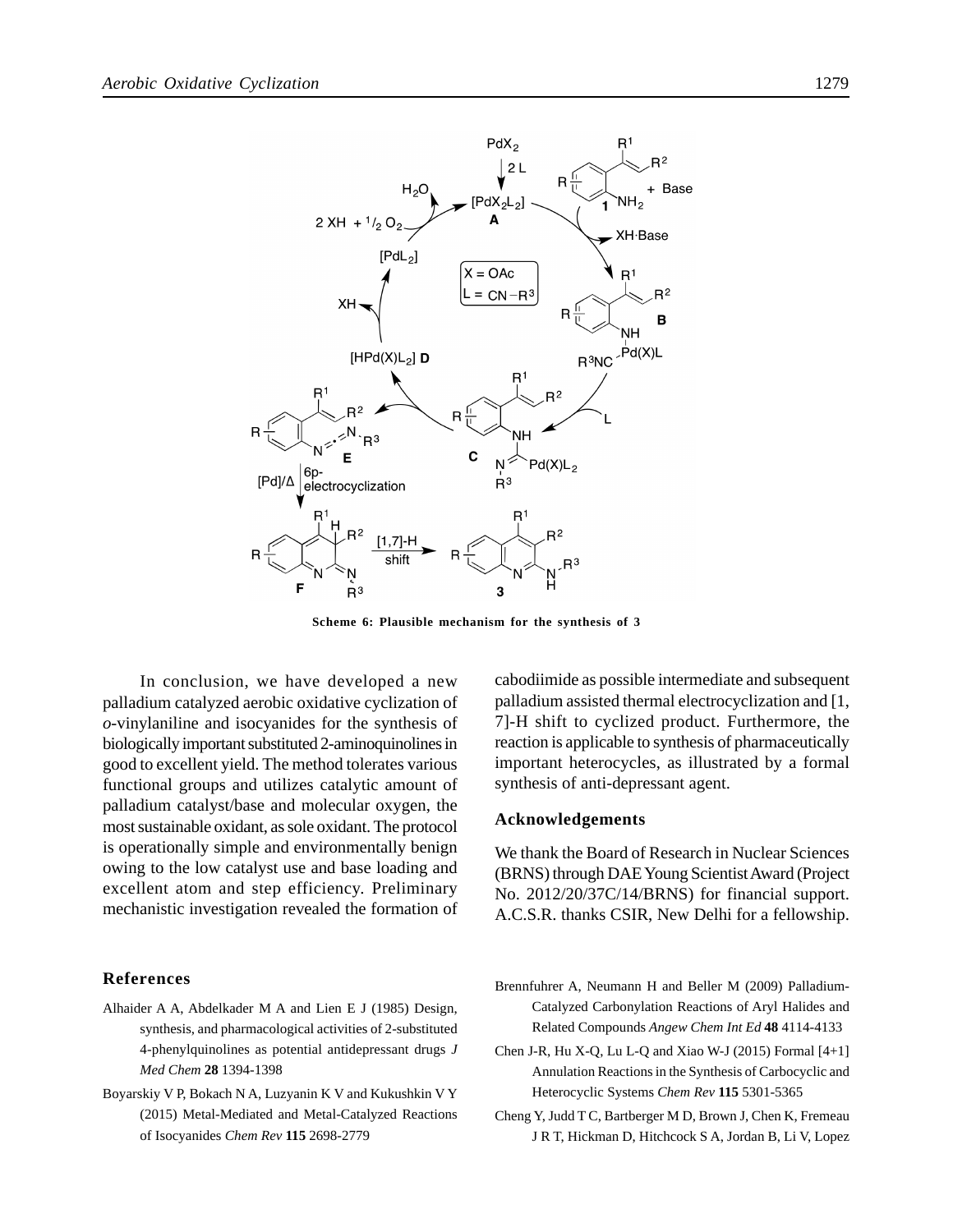P, Louie S W, Luo Y, Michelsen K, Nixey T, Powers T S, Rattan C, Sickmier E A, St Jean J D J, Wahl R C, Wen P H and Wood S (2011) From Fragment Screening to In Vivo Efficacy: Optimization of a Series of 2-Aminoquinolines as Potent Inhibitors of Beta-Site Amyloid Precursor Protein Cleaving Enzyme 1 (BACE1) *J Med Chem* **54** 5836-5857

- Cinelli M A, Li H, Chreifi G, Martasek P, Roman L J, Poulos T L and Silverman R B (2014) Simplified 2-Aminoquinoline-Based Scaffold for Potent and Selective Neuronal Nitric Oxide Synthase Inhibition *J Med Chem* **57** 1513-1530
- Clark D E, Higgs C, Wren S P, Dyke H J, Wong M, Norman D, Lockey P M and Roach A G (2004) A Virtual Screening Approach to Finding Novel and Potent Antagonists at the Melanin-Concentrating Hormone 1 Receptor *J Med Chem* **47** 3962-3971
- Domling A (2006) Recent Developments in Isocyanide Based Multicomponent Reactions in Applied Chemistry *Chem Rev* **106** 17-89
- Ghorai J and Anbarasan P (2015) Rhodium catalyzed arylation of diazo compounds with aryl boronic acids *J Org Chem* **80** 3455-3461
- Gulevich A V, Zhdanko A G, Orru R V A and Nenajdenko V G (2010) Isocyanoacetate Derivatives: Synthesis, Reactivity, and Application *Chem Rev* **110** 5235-5331
- Hino K, Furukawa K, Nagai Y and Uno H (1980) 4-Phenyl-2-(1 piperazinyl)quinolines with potent antidepressant activity *Chem Pharm Bull* **28** 2618-2622
- Jiang H, Liu B, Li Y, Wang A and Huang H (2011) Synthesis of Amides via Palladium-Catalyzed Amidation of Aryl Halides *Org Lett* **13** 1028-1031
- Jiang X, Tang T, Wang J-M, Chen Z, Zhu Y-M and Ji S-J (2014) Palladium-Catalyzed One-Pot Synthesis of Quinazolinones via tert-Butyl Isocyanide Insertion *J Org Chem* **79** 5082- 5087
- Jiang X, Wang J-M, Zhang Y, Chen Z, Zhu Y-M and Ji S-J (2014) Palladium-Catalyzed Formylation of Aryl Halides with tert-Butyl Isocyanide *Org Lett* **16** 3492-3495
- Lang S (2013) Unravelling the labyrinth of palladium-catalysed reactions involving isocyanides *Chem Soc Rev* **42** 4867
- Liu B, Gao H, Yu Y, Wu W and Jiang H (2013) Palladiumcatalyzed intermolecular aerobic oxidative cyclization of 2-ethynylanilines with isocyanides: regioselective synthesis of 4-halo-2-aminoquinolines *J Org Chem* **78** 10319-10328
- Liu Y-J, Xu H, Kong W-J, Shang M, Dai H-X and Yu J-Q (2014) Overcoming the limitations of directed C-H functionalizations of heterocycles *Nature* **515** 389-393
- Lygin A V and de Meijere A (2010) Isocyanides in the Synthesis of Nitrogen Heterocycles *Angew Chem Int Ed* **49** 9094- 9124
- Marco-Contelles J, Perez-Mayoral E, Samadi A, Carreiras M C and Soriano E (2009) Recent Advances in the Friedländer Reaction *Chem Rev* **109** 2652-2671
- Molina P, Alajarin M and Vidal A (1992) C=C-conjugated carbodiimides as 2-aza dienes in intramolecular [4+2] cycloadditions. One-pot preparation of quinoline, alpha. carboline, and quinindoline derivatives *J Org Chem* **57** 929-939
- Nanjo T, Yamamoto S, Tsukano C and Takemoto Y (2013) Synthesis of 3-acyl-2-arylindole via palladium-catalyzed isocyanide insertion and oxypalladation of alkyne *Org Lett* **15** 3754-3757
- Nenajdenko V (2012) *Isocyanide Chemistry: Applications in Synthesis and Material Science* (Wiley-VCH Verlag GmbH & Co. KGaA, Weinheim)
- Odabachian Y, Tong S, Wang Q, Wang M-X, and Zhu J (2013) Zinc Bromide Promoted Coupling of Isonitriles with Carboxylic Acids To Form 2,4,5-Trisubstituted Oxazoles *Angew ChemInt Ed* **52** 10878-10882
- Peng J, Liu L, Hu Z, Huang J and Zhu Q (2012) Direct carboxamidation of indoles by palladium-catalyzed C-H activation and isocyanide insertion *Chem Commun* **48** 3772
- Qiu G, Ding Q, and Wu J (2013) Recent advances in isocyanide insertion chemistry *Chem Soc Rev* **42** 5257
- Rajasekar S and Anbarasan P (2014) Rhodium-catalyzed transannulation of 1,2,3-triazoles to polysubstituted pyrroles *J Org Chem* **79** 8428-8434
- Samson D and Daltrozzo E (2011) Synthesis of Diheteroarylamine Ligands by Palladium-Catalyzed Mono- and Diamination of Dichlorohetero-arenes with Heteroarenamines *Helv Chim Acta* **94** 46-60
- Saravanan P and Anbarasan P (2014) Palladium catalyzed aryl(alkyl)thiolation of unactivated arenes *Org Lett* **16** 848-851
- Sharma U K, Sharma N, Xu J, Song G, and Van der Eycken E V (2015) Pd-Catalyzed Csp<sup>2</sup>-H Functionalization of Heteroarenes via Isocyanide Insertion: Concise Synthesis of Di-(Hetero)Aryl Ketones and Di-(Hetero) Aryl Alkylamines *Chem Eur J* **21** 4908-4912
- Tomioka T, Takahashi Y and Maejima T (2012) One-pot synthesis of 2-aminoquinoline-based alkaloids from acetonitrile *Org Biomol Chem* **10** 5113
- Vlaar T, Cioc R C, Mampuys P, Maes B U W, Orru R V A and Ruijter E (2012) Sustainable Synthesis of Diverse